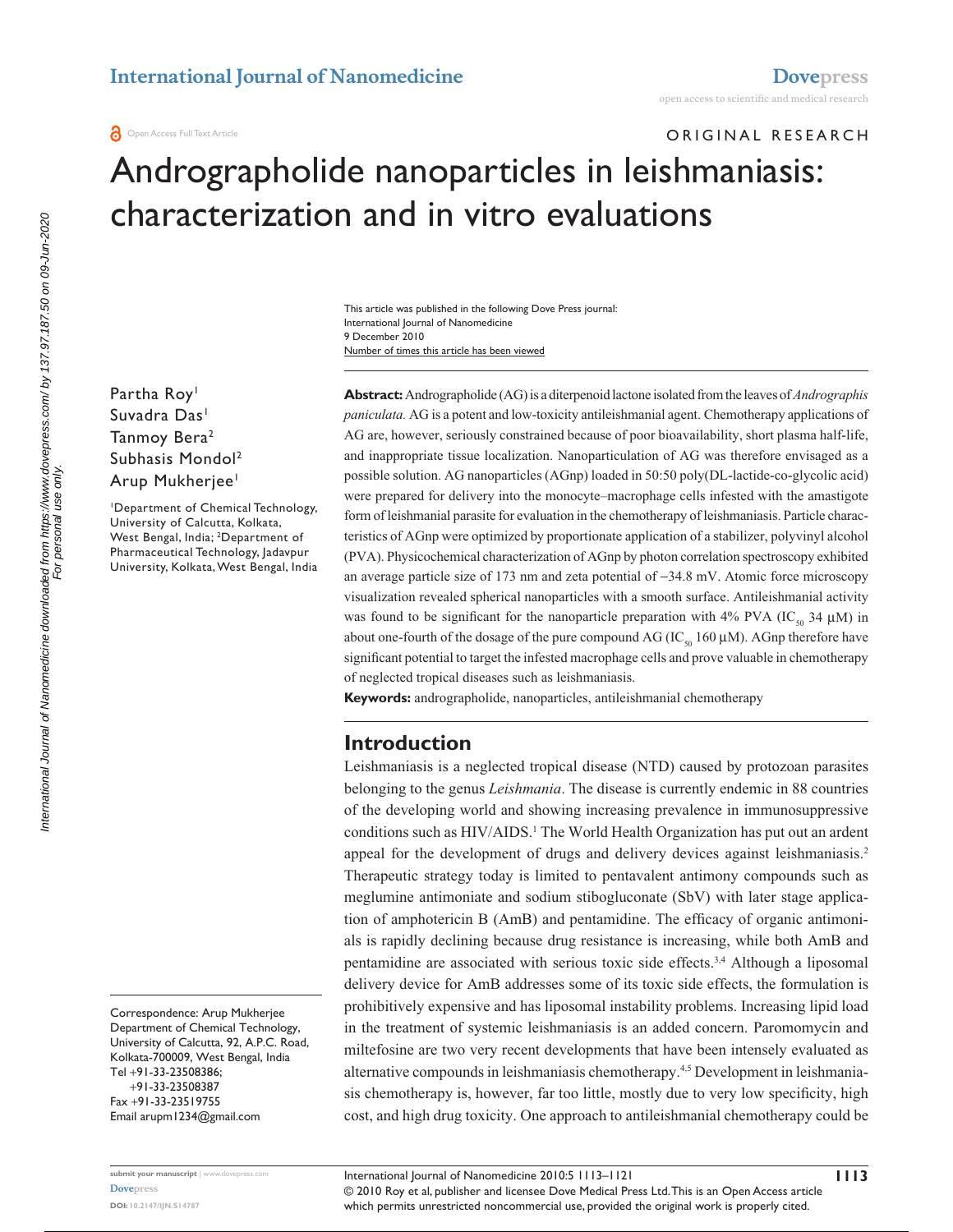a systematic application of functional drug delivery devices carrying locally available low-cost chemotherapeutics which have alternative modes of action.

Andrographolide (AG), a labdane diterpenoid extracted from the leaves of the Indian medicinal plant *Andrographis paniculata*, is a strong antiparasitic and antileishmanial compound.6 Like most diterpenes, AG is sparingly soluble in water,<sup>7</sup> limiting its biodistribution and localization. Additionally, AG is unstable in extremes of gastrointestinal alkaline and acidic conditions and has a very short biological half-life ( $t_{\gamma} = 2$  hours).<sup>8</sup> Development of a suitable delivery device for the diterpines such as AG can therefore provide a relatively low cost, indigenous therapeutic lead in NTDs such as leishmaniasis.

This work focuses on the preparation of AG nanoparticles (AGnp) primarily to improve uptake in macrophage cells infected with the leishmanial pathogenic amastigote form. The Food and Drug Administration (FDA)-approved biopolymer for nanoparticulation, poly(DL-lactide-coglycolic acid) (PLGA), has an edge for its long stabilization in circulation.<sup>9</sup> Prolonged-release AG nanoparticles have been successfully prepared with the proportionate use of polyvinyl alcohol (PVA) as stabilizer and using different formulation variables. AGnp have macrophage-specified localization and have proved encouragingly efficacious in infective forms of leishmaniasis.

## **Experiment** Materials and facilities

Standard Borosil® glassware (Mumbai, India) was used for preparation and analysis experiments. A Vibra cell VCX 750 700 MW sonicator (Sonics, Newtown, CT), a homozinizer model TH 02 (Omni International, Kennesaw, GA), a Mettler-Toledo AL54 0.00001-g precision balance (Mettler, Columbus, OH), a Tarsons Accupipet (Tarsons, Calcutta, India), and a Himac CS120GHXL ultracentrifuge (Hitachi Koki, Tokyo, Japan) were used in preparative processes. Chemical analyses were carried out in a Waters dual pump HPLC model 515 (Waters, New Castle, DE). A zetasizer Nano ZS (Malvern Instruments, Malvern, UK), a Nanoscope 3A atomic force microscope (Veeco, Plainview, NY), a FT-IR 670 Plus (Jasco, Tokyo, Japan), and a fluorescence microscope (BX51, Olympus, Center Valley, PA) were used for most particle characterization and imaging experiments. All solvents used were of HPLC grade and of E. Merck or Spectrochem brand. Water used was of millipore grade, Elix 3 Century ZLXS5003Y (Millipore, Billerica, MA). PLGA (50:50, MW 40,000–75,000), dialysis tubing D9652 (MW cut off 12,400), FITC (fluorescein 5(6)-isothiocyanate), PVA (89,000–98,000), and RPMI-1640 cell culture medium were purchased from Sigma-Aldrich (St. Louis, MO). Andrographolide was purchased from Natural Remedies (Bangalore, India) while SbV was a generous gift from Albert David Ltd. (Kolkata, India) and AmB was purchased from Sigma-Aldrich. Windows Excel 2003 version and Sigmaplot 6.0 (Zendal Scientific, USA) were used for the data analysis.

# **Methods**

# Preparation of AGnp

AG nanoparticles were prepared following an emulsion solvent evaporation technique. A combination of both sonication and homogenization was used to increase shear stress during emulsification to produce small size particles with higher drug loading. Briefly, 50 mg PLGA and 2.5 mg of AG were dissolved together in 3 mL of chloroform. This phase was emulsified by sonication for 1 minute in 12 mL of different concentrations w/v (2% Formulation A, 4% Formulation B, and 6% Formulation C) of aqueous PVA at 20 kHZ. The resultant oil/water emulsion was homogenized for 20 minutes at 20,000 rpm under external cooling in ice water. The solvent evaporation was continued for 12 hours over a magnetic stirrer at room temperature. The nanoparticles (AGnp) formed were harvested by ultracentrifugation at 30,000 rpm for 25 minutes at 4°C. AGnp were washed with water, recentrifuged, and preserved in vacuum desiccators at 4°C until further evaluation. Each formulation was prepared in quadruplicate for analysis in later stages (Table 1).

Fluorescent PLGA nanoparticles (FAGnp) were prepared in a similar fashion where FITC was used in place of AG.

# Particle size and polydispersity

The particle size of AGnp preparations was measured in a zetasizer Nano ZS against a 4 mw He–Ne laser beam, 633 nm, and back scattering angle of 173°. Aliquots from each preparation batch were sampled in cuvettes and particle size along with polydispersity index (PDI) were determined.

# Zeta potential

Zeta potential of the AGnp preparations was measured in a zetasizer set up. Aliquots from preparation batches were sampled in disposable zeta cells and zeta potentials were determined on the basis of electrophoretic mobility under an applied electrical field.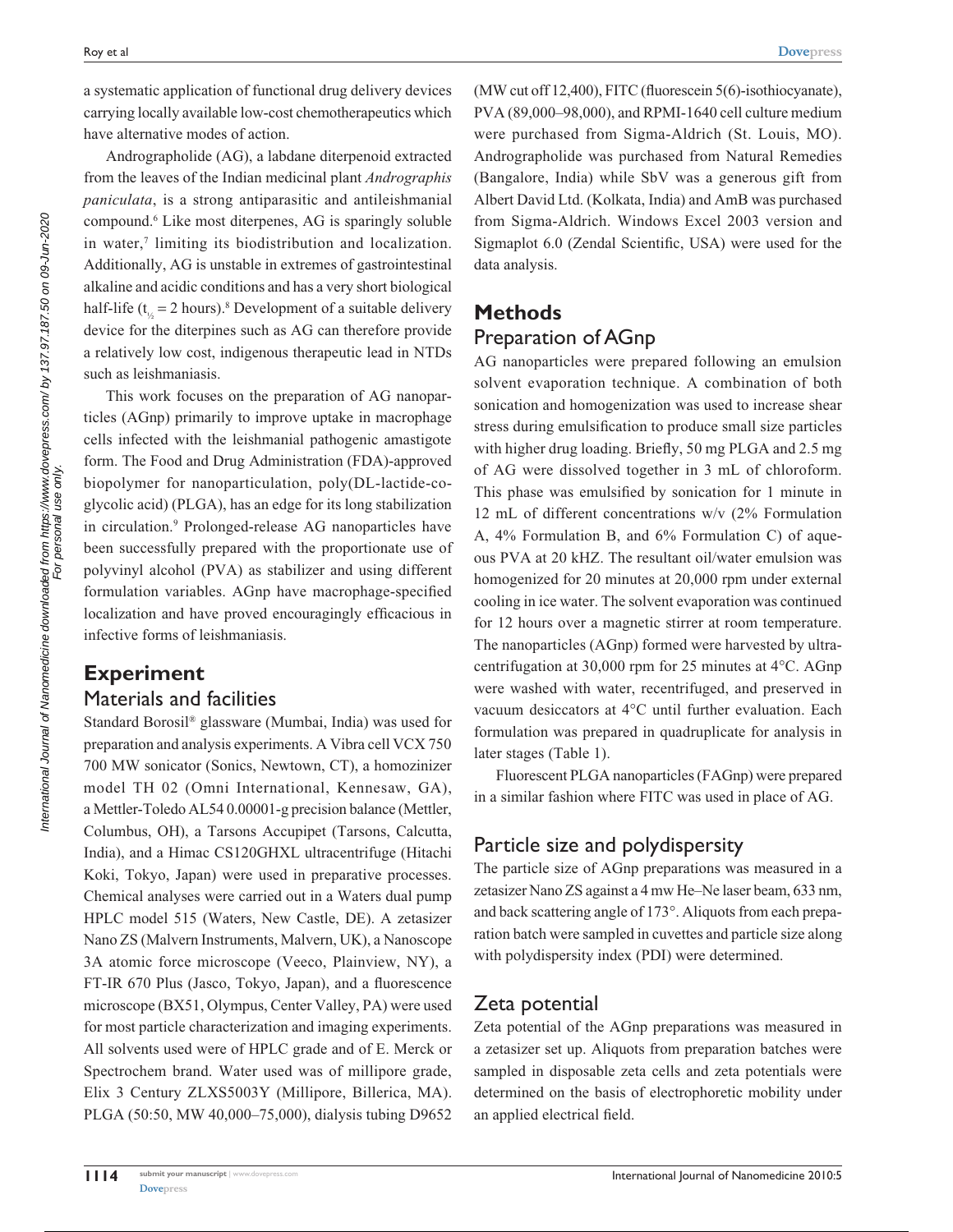| <b>AGnp</b>   | <b>Particle</b><br>size (nm) | Zeta potential<br>(mV) | <b>PDI</b>       | <b>Entrapment</b><br>efficiency % |
|---------------|------------------------------|------------------------|------------------|-----------------------------------|
| preparations  |                              |                        |                  |                                   |
| Formulation A | $426 \pm 21.2$ <sup>*</sup>  | $-22.2 \pm 2.1$        | $0.155 \pm 0.03$ | $59 \pm 4.4$ <sup>**</sup>        |
| Formulation B | $173 \pm 12.6^*$             | $-34.8 \pm 1.4$        | $0.229 \pm 0.01$ | $80 \pm 3.5^*$                    |
| Formulation C | $225 \pm 18.4$               | $-34.2 \pm 1.8$        | $0.468 \pm 0.02$ | $56 \pm 5.2$                      |

**Table I** Characterization of AGnp preparations

as mean  $\pm$  SD (n = 4);  $\degree$ P  $<$  0.01 significantly *P* , 0.01 significant difference compared with Formulation C; *\*\*P* , 0.5 no significant difference compared with Formulation C. **Abbreviations:** AGnp, andrographolide nanoparticles; PDI, polydispersity index.

# Atomic force microscopy

AGnp suspensions  $(100 \mu L)$  in water were deposited onto fused mica substrates. The particles were visualized in atomic force microscopy (AFM) in tapping mode using an RTESP tip with 267 to 328 kHz resonance frequency at a scan speed of 1.2 Hz.

# Fourier transform infrared (FTIR) studies

FTIR studies were carried out to observe any AG and biopolymer interactions. AG, a blend of AG with PLGA, and PVA and a blend of PLGA and PVA were diluted separately with IR grade KBr in the ratio 1:100 and were pelletized (1000 psi). The pellets were scanned over a wave number range of 4000 to 400 cm<sup>-1</sup> and the data stacked in Bio-Rad KnowItAll (Bio-Rad, Hercules, CA) software to compare and search for any chemical interactions.

# AG entrapment efficiency (%)

All AG estimations were carried out in a reverse phase HPLC system. The mobile phase was acetonitrile: 0.1%  $(v/v)$  phosphoric acid in water (40:60,  $v/v$ ) at a flow rate of 1 mL/min. The analysis was carried out using a  $C_{18}$ column (Supelco, Bellefonte, PA),  $25 \times 4.6$  mm, and a PDA detector (2996, Waters). A peak area (y) vs concentration (x) graph for AG was first prepared,  $y = 28051x + 51747$ ,  $R<sup>2</sup> = 0.9979$ ; retention time was 4.5 minutes. This was used to detect AG concentrations throughout. Mass of AG in solution before and after nanoparticulation in supernatant was determined in HPLC experiments for calculation of entrapment efficiencies.<sup>10</sup>



## In vitro release studies

AGnp equivalent to about 2 mg of AG load were dispersed in 1 mL of phosphate buffer (100 mM, pH 7.4) and the dispersion was carefully washed into a dialysis bag. The dialysis bags were placed in glass vials containing 10 mL of phosphate buffer and maintained at 37°C in a shaker bath. At predetermined time intervals, the release medium in vials was taken out and replaced with fresh buffer medium. The amount of AG released per timed sample was estimated in HPLC. A standard curve plot was used for analysis with necessary corrections for the dilution factors. The in vitro release and kinetics for all three types of preparations were similarly studied. In order to understand the molecular release mechanism, the Korsemeyer–Peppas model was applied and n and K values were calculated using Sigmaplot 6.0 software.

# Nanoparticle uptake by fluorescence microscopy

In order to study nanoparticle uptake, macrophages  $(4 \times 10^5)$ cells/well) were seeded with FAGnp (0.5 mg/mL), incubated for 2 to 4 hours, and observed in FITC channel under a fluorescence microscope.

# Assessment of antileishmanial activity Parasites and macrophages

Leishmania donovani AG 83(MHOM/IN/1983/AG83)<sup>11,12</sup> was isolated from an Indian patient with kala-azar. Macrophages were collected by peritoneal lavage from mice (Swiss albino, female  $22 \pm 2$  g) given with intraperitoneal injection of 0.5 mL (4%) of thioglycolate broth 5 days before harvest. Cells were grown on RPMI-1640 medium supplemented with 2  $g/L$  NaHCO<sub>3</sub>, 10% fetal calf serum, 100 U penicillin, and 50 µg streptomycin/mL. Exudate cells were harvested from the peritoneal cavity in RPMI-1640 medium and plated onto tissue-culture dishes with 35 mm diameter wells. After incubation for 2 hours at 37°C, nonadherent cells were removed by thorough washing. The remaining adherent macrophages were cultured for 24 hours at 37°C in an incubator (5%  $CO_2/air$ ) for further studies. Cultures prepared in this manner contained  $\geq 95\%$  macrophages, as evaluated by their ability to take up latex beads and by morphology.

For personal use only.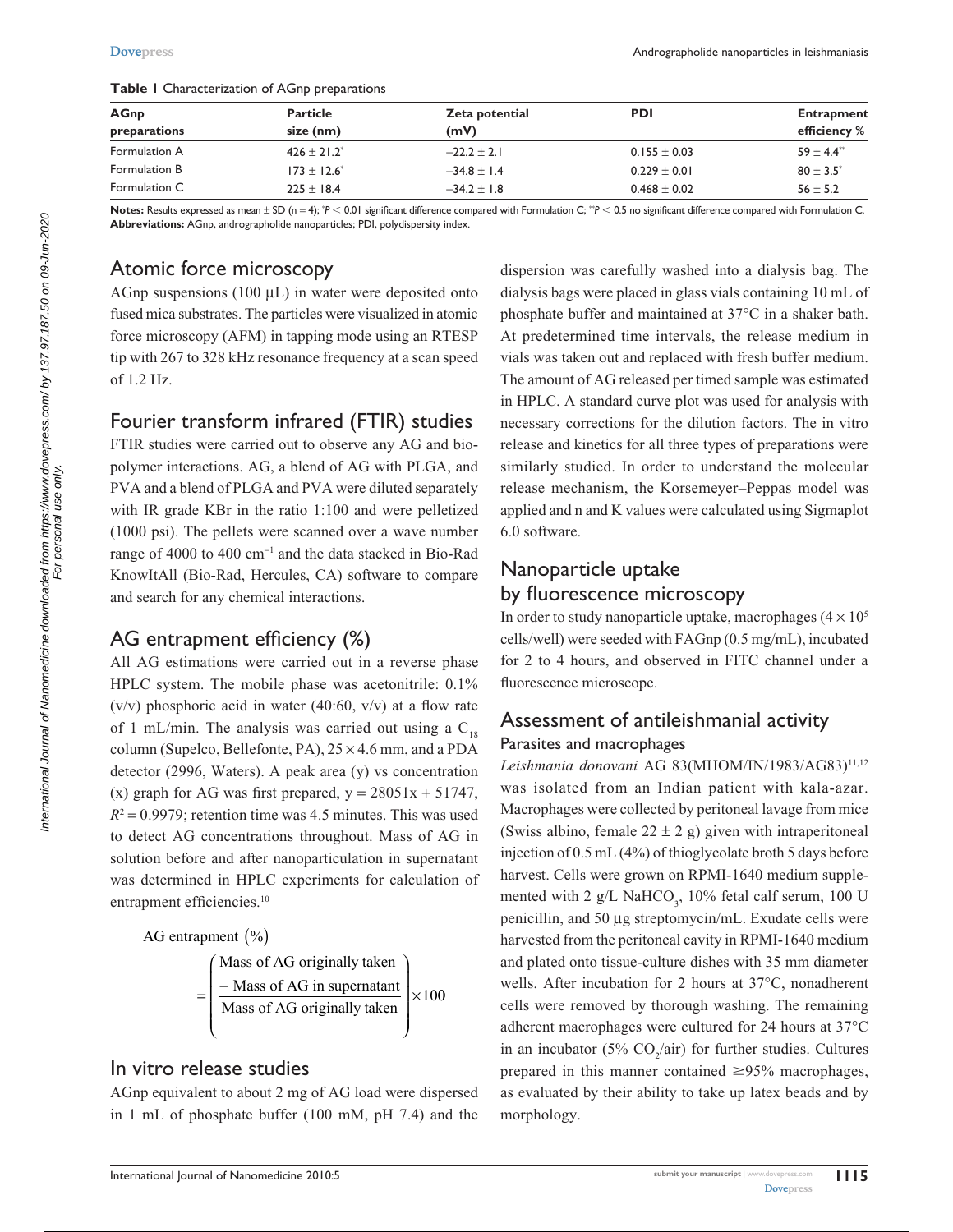*L. donovani* amastigotes were grown and maintained as described by Debrabant et al.<sup>13</sup> Axenically grown amastigotes were maintained at 37°C with 5%  $CO_2/$ air by weekly subpassages in MAA/20 (medium for axenically grown amastigotes) at pH 5.5 in  $177 \text{ cm}^2$  petri dishes.<sup>14</sup> Under these conditions, promastigotes differentiated to amastigotes within 120 hours. Cultures were maintained by 1:3 dilutions once a week.

#### Axenic amastigote AG susceptibility assay

Susceptibility determinations of *L. donovani* axenic amastigotes were carried out using a modification of the promastigote direct counting growth inhibition assay.15 Amastigotes were seeded at an initial concentration equivalent to early log phage  $(3 \times 10^5 \text{ amastigotes/mL})$  and allowed to multiply for 72 hours either in medium alone or in presence of serial dilutions of drug or inhibitor until late log phage  $(1 \times 10^6 \text{ cells/mL})$ . Axenic amastigote numbers doubled 3 to 4 times during the assay. AG susceptibility experiments were performed in the maintenance media. The 50% inhibitory concentration  $(IC_{50})$  for the test drug was determined. Amastigotes were counted microscopically using a hemocytometer after being passed 3 times through a 27-gauge needle in order to separate any clumps, as part of a standard procedure and cell determination accuracy. All experiments were done in triplicate.

# Amastigote in macrophage AG susceptibility assay

AG susceptibility of *L. donovani* was determined by following a modification of the method of Chang.16 Briefly, macrophages were seeded at  $4 \times 10^4$  cells/well in  $\alpha$ -10 medium with chamber slides. Following a day treatment at 37°C to allow attachment, macrophages were infected with axenic amastigotes  $(4 \times 10^5$  amastigotes/well) in  $\alpha$ -10 medium and then incubated for 4 hours at 37°C to allow infection. The chamber slides were washed once with Dulbecco's phosphate-buffered saline. AG solutions diluted in  $\alpha$ -10 medium were added to the appropriate wells and the slides were incubated at 37°C for a further 72 hours before staining with Giemsa. Medium and AG solutions were replaced with fresh ones every 24 hours. The initial infection was determined by fixing 2 wells with Giemsa immediately following a 4-hour incubation. Control wells of infected macrophages were incubated in medium alone to determine the doubling times of amastigotes in macrophages over the experimental duration (72 hours). The viabilities of AG treated or untreated macrophages were also assessed at 72 hours. Experiments were done in triplicate. The initial percentage of macrophages infected with amastigotes

was determined by microscopic inspection (100×) of the cells.  $IC_{50}$  of the test solutions was determined based on the value of number of amastigote per macrophage.

# Cytotoxicity against mammalian macrophages

Macrophages cells were cultured in minimum essential medium (MEM, Gibco), supplemented with 20 mM L-glutamate, 16 mM NaHCO<sub>3</sub>, 5% fecal calf serum and penicillin–streptomycin. The assay was performed in 96-well tissue culture plates in the presence of standard counts of macrophages. The wells were seeded with test solutions and the viable macrophages were counted microscopically.

## Statistical analysis

Experimental results were expressed as mean ± standard deviation. Student's *t*-test was used to calculate the statistical difference of mean values. Differences were considered significant at  $P < 0.01$ .

#### **Results**

Limited solubility of AG was a major constraint in the preformultion stages. Ethanolic solution of AG caused precipitation of the biopolymer in the emulsification stage. AG dissolved in DMSO and ethyl acetate failed to load, because of higher loss of diffusive mass. Chloroform was used as a solvent as it can keep both AG and PLGA together in solution and enable optimization experiments in particle size and loading.17 Three categories of AGnp were prepared varying in stabilizer PVA concentration (Table 1). Nanoparticles prepared in the sonication and homogenization procedure were evenly distributed and relatively small. In other experiments, initially when only a homogenization step was used for dispersion, larger particle size, irregular drug load, and skewed particle distribution were observed.18 PLGA nanoparticle preparations in a sequential application of sonication and homogenization provided better control of particle sizing and drug loading. A clear stable dispersion of AGnp in water with a color tint due to AG loading was obtained (Figure 1).

# Nanoparticle size and zeta potential

The particle size, PDI, and zeta potential for all AGnp preparations were studied in PCS and the results are presented in Table 1. PVA stabilizer appeared to have a distinct role both in nanoparticle size and PDI. Formulation A, having low PVA concentration of 2%, produced larger size particles of 426 nm and a much reduced PDI of 0.155. In Formulation B, particle size was around 173 nm, when 4% w/v of PVA was used.

For personal use only.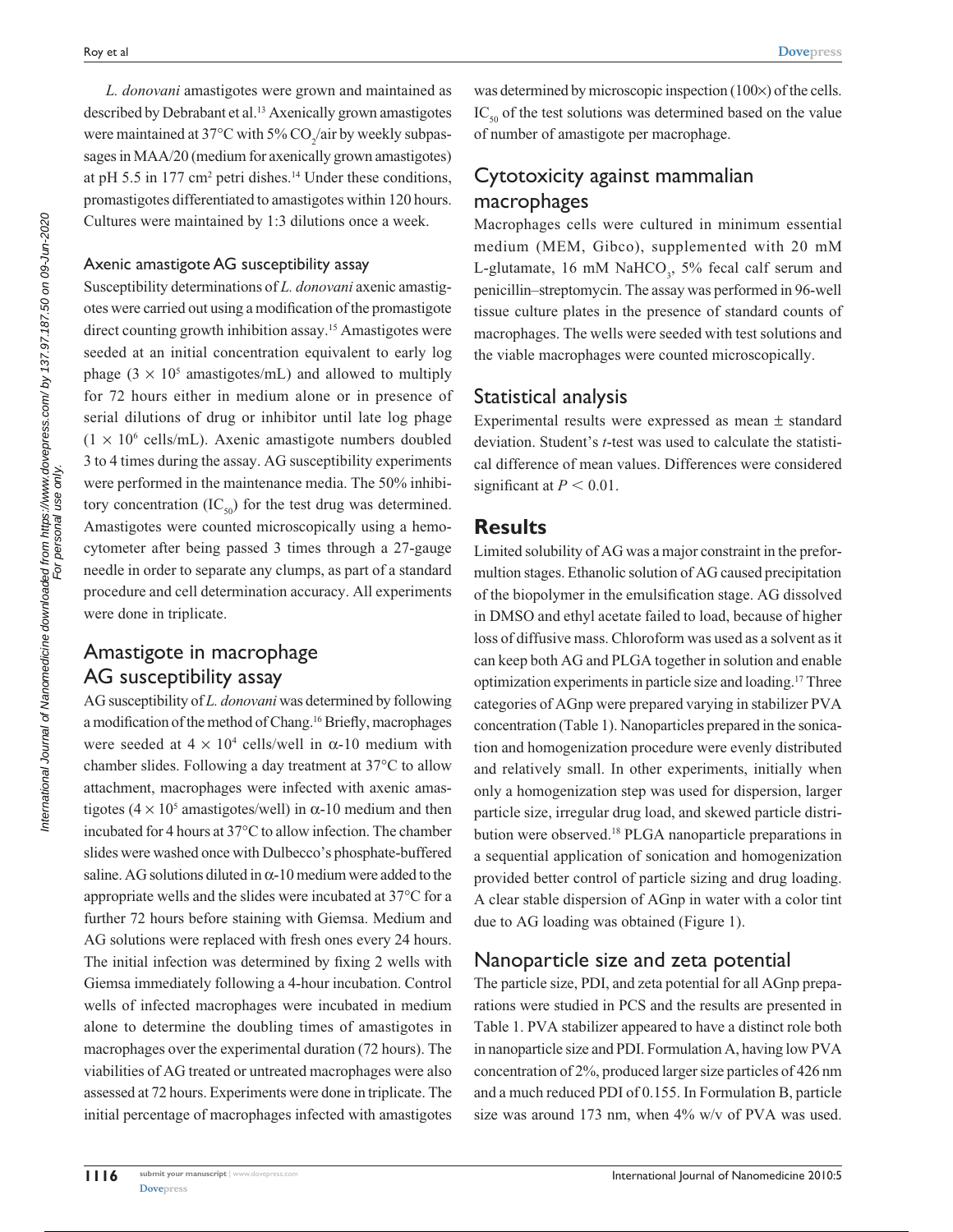

**Figure 1** Andrographolide (AG) and andrographolide nanoparticles (AGnp) in water medium. **A**) AG flakes insoluble in water. **B**) AGnp (Formulation B) colloid in water.

Increasing the concentration of PVA had an oscillating effect, and in Formulation C where 6% w/v PVA was used, particles were 225.3 nm and PDI was 0.468 with little skewness in particle distribution. Formulation B had a zeta potential of -34.8 mV with a near perfect Gaussian particle distribution. The observations were consistent with earlier findings.<sup>18</sup>

# AFM surface topography

AFM was extensively used to understand the particle surface topography for AGnp. The 3D amplitude data of every AGnp preparation exhibited a spherical shape with a smooth solid surface and minimal coalescence. Figure 2 shows an AFM study of an observation zone and 3D surface characteristics of individual particles from Formulation B.

## FTIR studies for exipient interactions

Because AG is a delicate phytoconstituent, prior study was important to determine if there was any type of chemical interaction with the biopolymer materials used in nanoparticulation.

FTIR scan for AG was typical and the AG O–H stretching vibrations appeared at 3402 cm<sup>-1</sup>, indicative of an intermolecularly hydrogen bonded structure. C–O stretching appeared at  $1030 \text{ cm}^{-1}$  and at  $1078 \text{ cm}^{-1}$  for the primary and



Figure 2 Atomic force microscopy study of andrographolide nanoparticles. **A**) Single particle 3D surface topography. **B**) 2D study of particle distribution (Formulation B).

the secondary alcoholic functions. Corresponding in plane O–H bending responded at 1420 cm<sup>-1</sup> and the characteristic AG lactone responded at 1727 cm<sup>-1</sup> (Figure 3).<sup>19</sup> PLGA and PVA biopolymers individually and when blended together responded at 2935  $cm^{-1}$  due to linear CH<sub>2</sub> stretching and at 1756 cm<sup>-1</sup> due to the ester bond, respectively. The biopolymer blend did not show any absorbance in specific regions of AG reactive functional groups.20 When AG was blended with PLGA and PVA and scanned in FTIR, all AG functional groups remained intact in position, showing that there was no appreciable chemical interaction between AG and the biopolymer materials used.

# Nanoparticle drug entrapment

Effectiveness of a drug delivery device is directly dependent on its drug payload. Payload efficiency, often termed entrapment efficiency, is an important determinant for preparation process efficiencies. AG entrapment in PLGA was observed in quadruplicate for all formulations (Table 1). Formulation B showed the highest entrapment efficiency of  $80 \pm 3.5\%$ .

# In vitro drug release and release kinetics

The time-dependent in vitro release of AG was studied, and the average percentage cumulative release over time is plotted in Figure 4. The release responses for all formulations were biphasic in nature. The initial release (burst effect) was fast, indicative of some nanoparticle surface-adsorbed AG molecules. The release, however, remained fast for a prolonged period of 720 hours.

The faster release rate was recorded in the initial 48 hours followed by a sustained release period for the remaining AG payload. In Formulation A, however, almost 65% of payload was released in media in 48 hours, indicating that the concentration of PVA used is important not only for PLGA particle sizing but also to enable drug entrapment.<sup>18</sup> Formulation B therefore appeared most promising because of its superior drug load, appropriate Gaussian particle distribution, and sustained release over a sufficiently prolonged period.

The order kinetics for all preparations was statistically evaluated. AG in vitro release for Formulation B was observed following zero order kinetics, consistent with prolonged-release particulate drug delivery devices. Understanding the payload release mechanism for particulate delivery systems is an important criterion for further correlations. The Korsemeyer–Peppas model (equation 1) describes the release mechanism of particulate delivery devices over a time range.<sup>21</sup>

$$
Mt/M\alpha = Kt^n \tag{1}
$$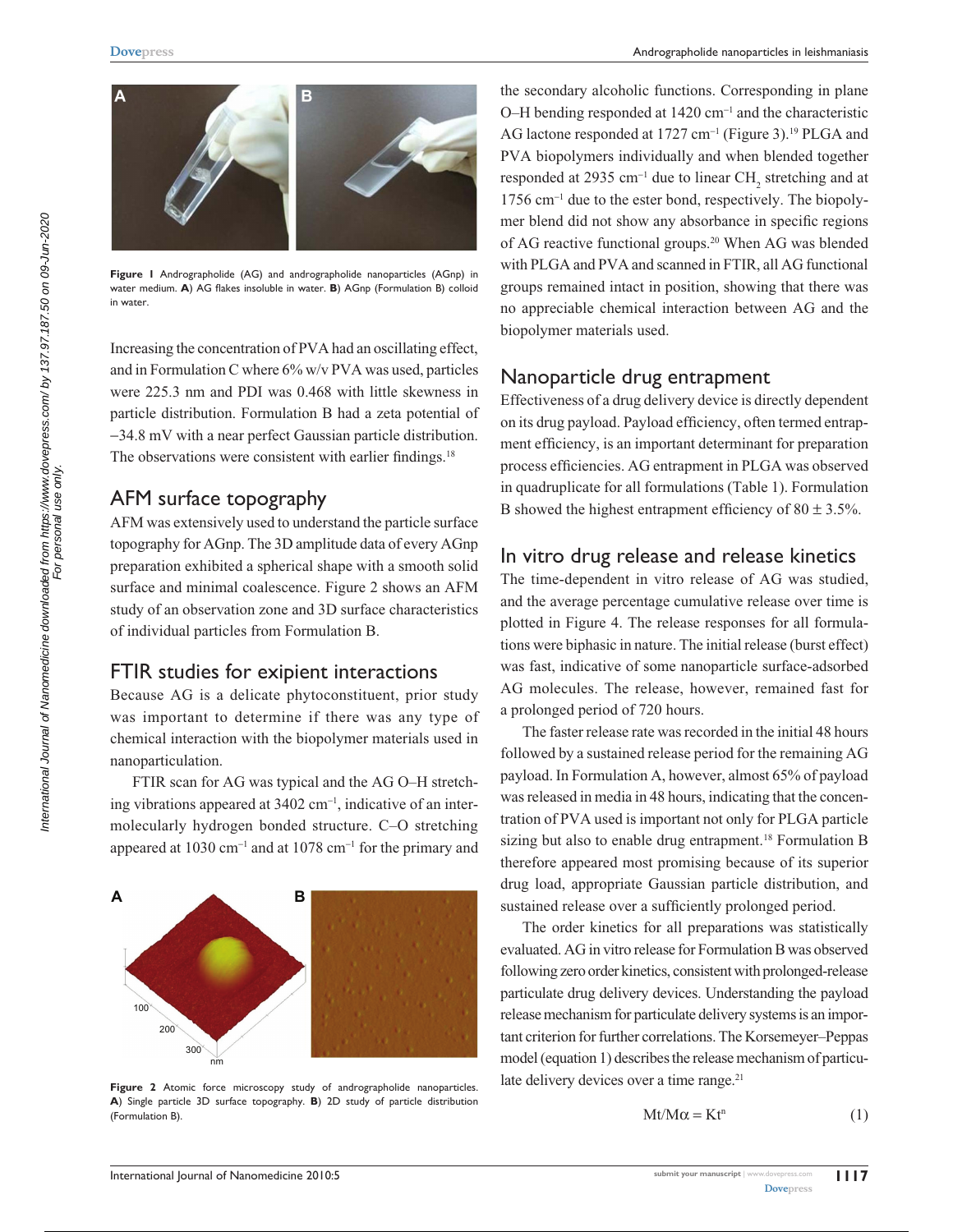

Figure 3 A) Fourier transform infrared overlay of entire region. B) Overlay at C-OH region. C) Overlay at C-OH region and CH2 region. **Color codes:** andrographolide (AG), blue; polyvinyl alcohol/poly(DL-lactide-co-glycolic acid) (PVA/PLGA), brown; AG/PVA/PLGA, green.

Where, Mt, mass released at time point 't',  $M\alpha$ , total mass load, n is the release exponent, and K is the constant accommodating the structural and geometric features.

AG mass release for Formulation B nanoparticles provided a good fit (Table 2). The n value recorded was 0.33, indicating the release mechanism is not a simple Fickian diffusion<sup>22</sup> for AGnp. This could appear when mass release is associated with slow polymer surface erosion or a bulk mass penetration. AFM studies were carried out separately on particles sampled from after 360 hours of exposure in release media. Nanoparticles sampled after 600 hours of release evidenced distinct erosion on PLGA polymer surfaces (Figure 5). This clearly explained surface erosion associated with in vitro release mechanism in later hours of AG release.

# In vitro antileishmanial activity and cytotoxicity

The susceptibilities of both the axenic and intracellular amastigotes to AG and 3 AGnp preparations were evaluated following standard protocols. The  $IC_{50}$  values in each case were compared against a known antileishmanial compound, SbV. AG itself was a superior antileishmanial to SbV both in axenic amastigote and in vitro macrophage infective forms. Additionally, cytotoxicity due to AG was at least half that of SbV (Table 3). AGnp in Formulation B was, however, almost 5 times as efficacious as AG and about 8 times that of SbV in macrophage infective forms of amastigotes. Superior efficacies of AGnp were primarily attributed due to their improved localization in macrophage cells. Additionally, the small negative surface charge on nanoparticles prepared provided a colloidal dispersion that was conducive to entrapment onto nonflagellated amastigotes. A clear order in potency can therefore be shown as Formulation  $B >$  Formulation  $A >$  Formulation  $C > AG >$  SbV. AmB, a strong antileishmanial antibiotic, was also evaluated. Leishmanicidal activity of AmB was profound and was similar in axenic amastigote and microphage infested amastigotes,  $(IC_{50})$  $0.2 \pm 0.1 \mu$ M and  $0.15 \pm 0.1 \mu$ M, respectively). AmB was, however, exceedingly cytotoxic, 50% cytotoxicity concentration (CC<sub>50</sub>) > 13 µmole, while CC<sub>50</sub> due to AG was > 10<sup>3</sup> µmole and that of Formulation B was  $>2 \times 10^3$  µmole.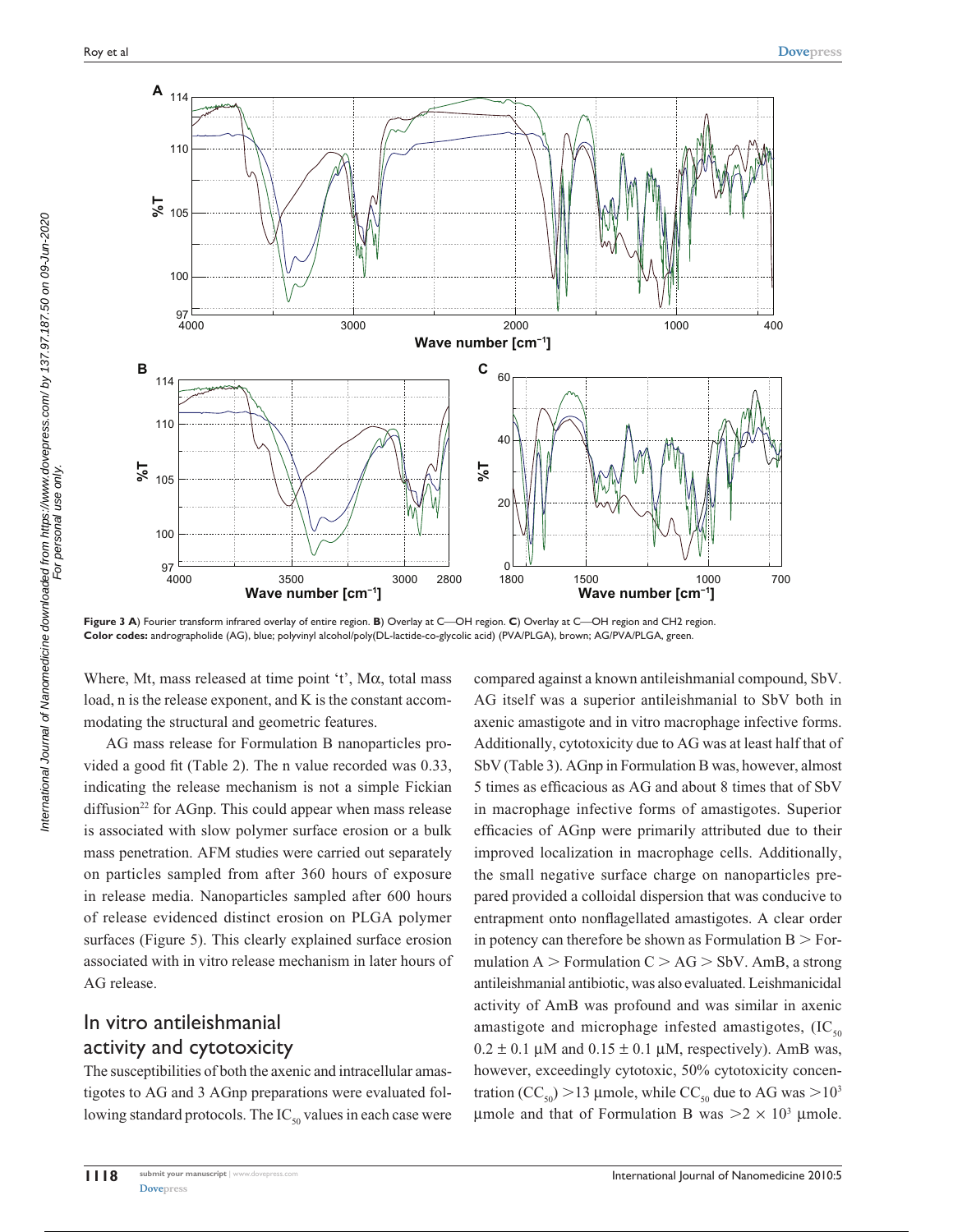

**Figure 4** In vitro release profile of andrographolide nanoparticle preparations. Results expressed as mean ± SD (n = 3).

A separate set of experiments with FITC-loaded nanoparticles prepared similarly showed a considerable macrophage uptake, peaking within 2 hours of incubation as observed under fluorescence microscopy (Figure 6). Empty nanoparticles without any AG load, when tested both for cytotoxicity and antileishmanial activity, have proved sufficiently innocuous even up to the tested dosage of  $110 \mu g/\mu L$ . AGnp antileishmanial activity was attributed to the AG payload and to macrophage localization.

# **Discussion**

Chemotherapy is the principal option in treatment of leishmaniasis.23 The parasitic disease is presently showing increasing prevalence due to multiple factors, including resistance to traditional chemotherapeutic agents, difficulties in drug localization, worsening immune environment in developing countries, and population migration and prevalence of other infective immune diseases such as HIV/AIDS. Prohibitive cost and the time lag in development of new chemotherapeutics are other hurdles.

**Table 2** Korsemeyer–Peppas release kinetics modeling for AGnp

| <b>AGnp</b>   | Korsemeyer-Peppas |            |
|---------------|-------------------|------------|
| preparation   | model parameters  |            |
| Formulation A | $n = 0.26$        | $K = 0.19$ |
| Formulation B | $n = 0.33$        | $K = 0.09$ |
| Formulation C | $n = 0.29$        | $K = 0.09$ |
|               |                   |            |

**Abbreviation:** AGnp, andrographolide nanoparticles.

Plant-derived antileishmanials with minimal inherent toxicities are emerging alternatives in chemotherapy of leishmaniasis.24–26

The antileishmanial compound AG could provide an excellent low-cost alternative if its problems of solubilization and localization could be solved. AG, an indigenous phytomedicine, can be readily purified from a plant source, *A. paniculata.*<sup>27</sup> In addition AG combines immunomodulation and anti-HIV potentials acting via viral tyrosine kinase inhibition.<sup>27</sup>

Solubility characteristics of the test drug and the biopolymer, however, often dictate the choice of nanoparticle preparation technique. Both AG and PLGA were proportionately soluble in chloroform. The role of a stabilizer was observed to be crucial for particle size and success of later cellular uptake for both AG and PLGA. Proportionate application of the stabilizer PVA provided smooth spherical



**Figure 5** Atomic force microscopy of andrographolide (AG) nanoparticles before and after dissolution. **A**) Formulation B before release. **B**) Formulation B, 600 hours after AG release.

International Journal of Nanomedicine downloaded from https://www.dovepress.com/ by 137.97.187.50 on 09-Jun-2020 For personal use only.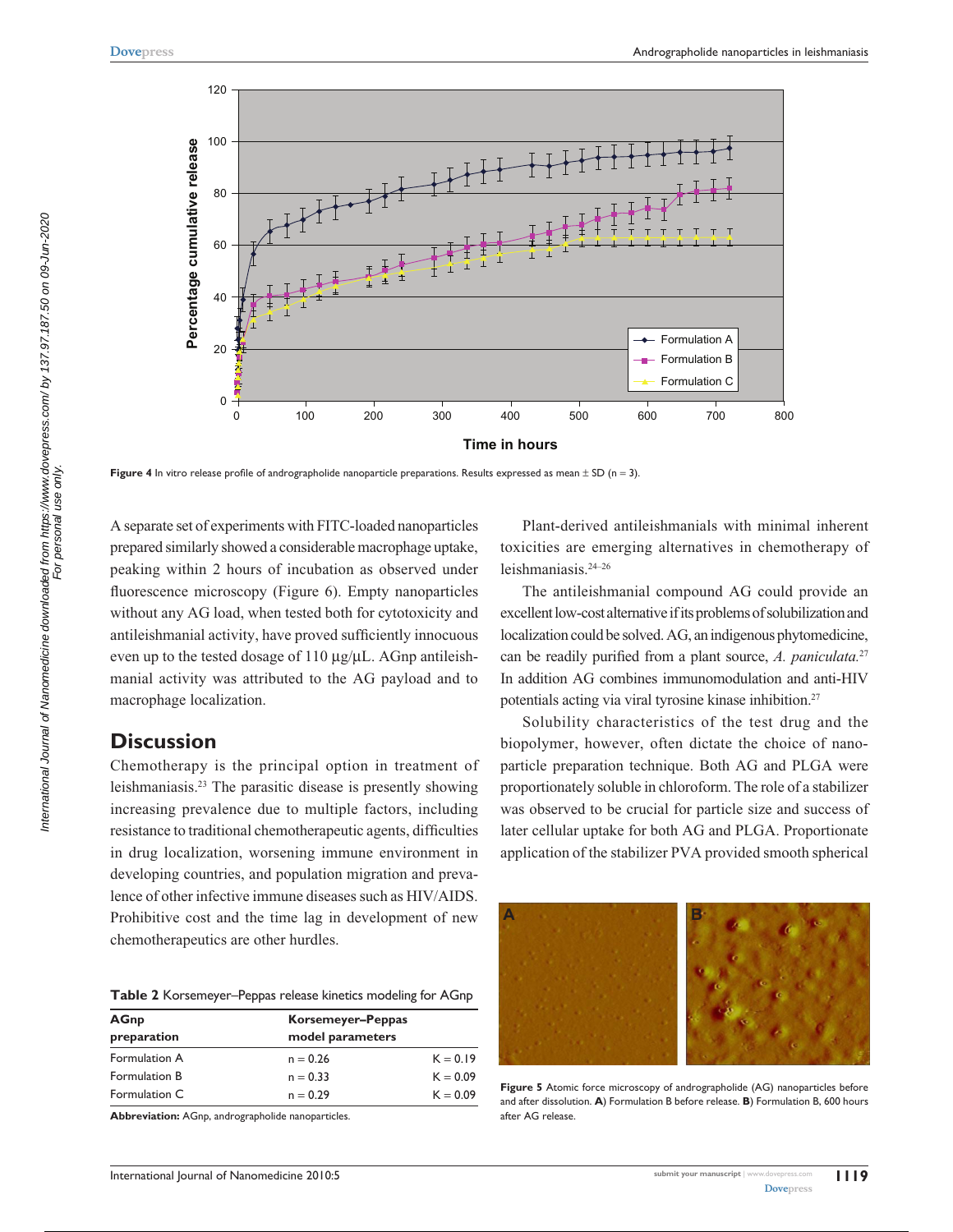| Drug tested     | <b>Axenic amastigote</b>   | Amastigote in macrophage   | Cytotoxicity assay   |
|-----------------|----------------------------|----------------------------|----------------------|
|                 | $(IC_{\epsilon_0} \pm SD)$ | $(IC_{\epsilon_0} \pm SD)$ | $(CC_{50})$          |
| Formulation A   | $64 \pm 8$                 | $54 \pm 5^*$               | $>1.2 \times 10^{3}$ |
| Formulation B   | $36 \pm 4^*$               | $28 + 2^*$                 | $>2\times10^3$       |
| Formulation C   | $76 \pm 6^*$               | $62 \pm 8^*$               | $>1.8 \times 10^{3}$ |
| Andrographolide | $160 \pm 26$               | $141 \pm 21$               | > 10 <sup>3</sup>    |
| Stibogluconate  | $410 \pm 60^*$             | $246 \pm 37$ <sup>**</sup> | $>2.4\times10^{3}$   |
| Amphotericin B  | $0.2 \pm 0.1^*$            | $0.15 \pm 0.1^*$           | >13                  |

**Table 3** Antileishmanial activity of AG, AGnp, and standard antileishmanial agents against *L. donovani*

<code>Notes:</code> Results expressed as mean  $\pm$  SD (n = 3);  $^{\circ}P$  < 0.01 significant difference compared with AG.  $^{\circ}P$  < 0.05 no significant difference compared with AG. Abbreviations: AG, andrographolide; AGnp, andrographolide nanoparticles; IC<sub>50</sub>, inhibitory concentration 50%; CC<sub>50</sub>, cytotoxicity concentration 50%.

nanoparticles having narrower Gaussian size distribution (Table 1). Formulation B nanoparticles showed a negative zeta potential of -34.8 mV, therefore providing prolonged stabilization in suspension, which is required for cellular internalization. Higher drug loading efficiency of up to 80% w/w can be attributed to optimized particulation and entrapment or for polymer and drug chemical interactions. The chemical interactions of AG with the polymer and the stabilizer components were therefore checked in FTIR and no major chemical interaction was observed. AG mass appears ideally localized in particular PLGA nanoparticles. The drug release mechanism for the new AG–PLGA nanoparticles was observed following a diffusion and surface erosion mechanism. This was explained in later AFM studies (Figure 5) showing extensive polymer erosion and drug diffusion. Antileishmanial efficacy of AG was significantly improved in AGnp due to particle characteristics and successful localization of AGnp in infested macrophages, as evidenced by fluorescent nanoparticle internalization (Figure 6). AG loaded in PLGA nanoparticles therefore has reasonable potential



Figure 6 Andrographolide nanoparticles in macrophages under fluorescence microscope after 2 hours' incubation.

for further application in chemotherapy of leishmaniasis. Molecularly, the diterpenoid  $AG<sup>28</sup>$  reacts with active cysteine residues, effectively inducing extrusion of cellular glutathione and converting the intracellular oxy radicals to  $H_2O_2$ . AG triggers an alternation of intracellular reactive oxygen species and eventually induces collapse of mitochondrial membrane potential. AG was also shown to effectively inhibit mitotic cell division and G2/M arrest in highly proliferating cancerous cells. Earlier work has established some limited successes with liposomal delivery of AG.<sup>6</sup> Additionally, attempts to deliver an active AG metabolite, 14-deoxy-11 -oxo-andrographolide, using different drug carriers have established an inverse linear relationship between the size of the carriers and antileishmanial efficacy.<sup>29</sup> A major constraint in antileishmanial chemotherapy is the development of drug resistance implicitly linked to cellular transporters.23 Nanoparticle cellular uptake is markedly dependent on size and surface charge.30 Nanoparticles in a size range below 200 nm are associated with increased phagocytosis and can easily localize in macrophages predominantly infested with leishmanial parasite.31 The phagolysosomal pH is acidic around pH 4.5 to 5.0 and the acidic environment has implications in the infested amastigote strategies for faster nutrient acquisition and ion homeostasis.4 PLGA, on the other hand, degrades relatively easily at acidic  $pH<sup>32</sup>$  and the acidic monomers formed further autocatalyze the biodegradation. Size-defined AG nanoparticles in PLGA can therefore boost antileishmanial chemotherapy.

# **Conclusions**

Limiting parameters for indigenous low-toxicity plantderived chemotherapeutics in leishmaniasis can thus be overcome by nanoparticulation in PLGA followed by drug localization in infected cells of the reticuloendothelial system. Compounds such as AG nanoparticles may provide effective low-cost chemotherapy of leishmaniasis acting through an alternative mechanism.